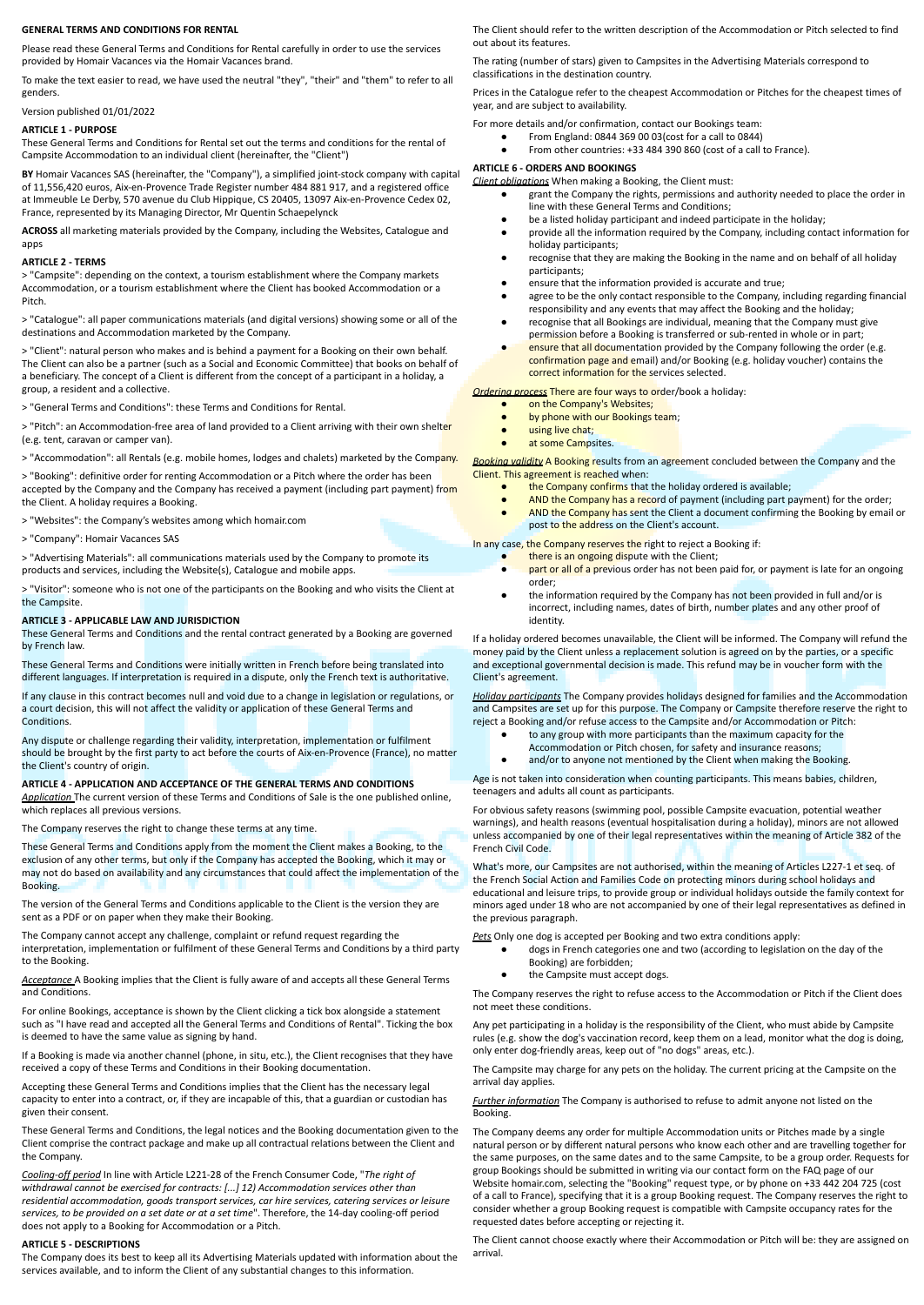The minimum rental period is decided by the Company and may change at any time for any Campsite(s). In the High Season (july/august), the minimum period is generally seven nights. In the Low Season, the minimum period is generally two nights.

## **ARTICLE 7 - PRICING**

*Price display* All prices are displayed in euros and include VAT.

Outside the basket, on the Campsite descriptions and availability calendars, prices include the services in the section below titled "What the prices include" and do not include the services, taxes and charges in the section below titled "What the prices do not include".

#### *What the prices include*

- renting an Accommodation unit or Pitch with the equipment described on the Websites;
- water, gas and electricity for the Accommodation rented (for a Pitch, the services
- included in the price may vary depending on the type of Pitch chosen); parking for one car per Booking near the Accommodation unit or Pitch (except where the Client is made aware of this not being the case when they order or review their Booking documentation);
- access to free facilities (e.g. toilet block, sports pitches, etc.) and free services (e.g. entertainment, kids' clubs, etc.) available at the Campsite (except where the Client is made aware of specific Campsite rules when they order or review their Booking documentation).

#### *What the prices do not include*

By default, the prices do not include anything not mentioned in the "What the prices include" section.

Nor do prices include (except where the Client is made aware of this not being the case when they order or review their Booking documentation):

additional options or services offered by the Company or Campsite, such as:

- housekeeping;
- Wi-Fi;
- catering (e.g. breakfast, half-board, etc.);
- an extra parking space;<br>○ bedding, bathroom tow
- bedding, bathroom towels, beach towels, etc;<br>○ equipment (e.g. baby kit. TV. air-conditioning.
- equipment (e.g. baby kit, TV, air-conditioning, extra tent, etc.);<br>○ paid facilities and activities at the Campsite (e.g. wristband pur paid facilities and activities at the Campsite (e.g. wristband purchases, etc.);
- cancellation insurance taken out by the Client:
- administration fees (applicable to one holiday per year)
	- reduced for "digital" payment;
		- standard for all other payment methods;
- tourist tax, refuse charge, eco charge, local taxes, etc. collected by the Campsite in line with local regulations
- special charges for some holiday participants:
	- Pets (based on the rules and rates applied by the Campsite);
		- Visitors (based on the rules and rates applied by the Campsite);
	- security deposit (amount varies by Campsite);
- transport costs.

*Holiday pricing decisions* The prices for Accommodation, Pitches, options, extra services and charges are decided by the Company. They may differ for similar services depending on the holiday date, Campsite, date the Client orders, Advertising Materials, etc.

The "total holiday cost" is provided to the Client when they order online or by phone with our Bookings team, subject to service availability checks. Any price stated before the order (e.g. in the Catalogue) or price changes after the order (e.g. during a promotional campaign) do not affect the "total holiday cost".

If the "total holiday cost" contains a typo or obvious error, or is clearly too low, the Company will inform the Client and may cancel the order and/or Booking.

*Adding services after an order* The Client can add services to their Booking before their holiday, and/or during their holiday (excluding cancellation insurance).

Prices for services added after the order may be higher than prices for services selected when making the Booking.

For services arising from a holiday being extended voluntarily or involuntarily (e.g. early arrival, late departure, etc.), the Client must pay the price applicable on the day of extension.

*Housekeeping costs* Housekeeping costs may vary depending on the Campsite and Accommodation chosen. The Client is told the costs BEFORE THEY PLACE their order.

There are three housekeeping rates:

- A basic rate if the service is ordered before arrival day;
- A higher rate if the service is ordered at the Campsite in the 48 hours after arrival day; A charge if the Client has not done the housekeeping themselves.

*Discounts and vouchers* The Client can use promotions, individual discounts (e.g. for loyalty or referrals), partner discounts and vouchers to reduce the total holiday cost.

Unless specifically mentioned in writing to the Client:

- no discount or voucher can be used on an order that has already been paid for in whole or in part;
- discounts applicable during promotions can only be used on an order placed during these commercial operations;
- partner discounts only apply if the beneficiary is the Client who pays for the order;
- no more than one individual or partner discount can be used on a single order

The Company manually checks that discounts and vouchers used are valid. If a discount or voucher has been used where it shouldn't, the Company will inform the Client and charge them the reduction applied. If the Client does not pay, the Company may cancel the order and/or Booking.

### **ARTICLE 8 - PAYMENT**

*Services payable before arrival at the Campsite* The Client must pay the "total holiday cost" in one or up to four instalments.

This payment covers all services added to the Booking except those mentioned in the section below titled "Services payable on arrival at the Campsite".

*Services payable on arrival at the Campsite and during the holiday* On arrival at the Campsite, the Client must pay the following:

the security deposit as a separate single payment. The deposit amount varies by Campsite;

- tourist tax, refuse charge, eco charge, local taxes, etc. collected by the Campsite in line with local regulations;
- charges for pets on the holiday;
- charges for Visitors

Any extra services ordered on arrival at the Campsite and/or during the holiday must be paid for immediately.

*General payment provisions* The Company allows Clients to use different payment methods.

If the order is placed more than 30 days before the holiday begins, all money owed must be paid within 30 days of the arrival date.

If the order is placed within 30 days of the holiday beginning, all money owed must be paid when ordering.

For "non-digital" payment (e.g. cheque, bank transfer, holiday vouchers), the Client must:

- state their Booking reference;
- put the Company as the payee name;
- use registered mail if posting the payment.

All payment methods develop regularly. Find more information on the Payment methods page of our Website homair.com.

*General provisions for paying in instalments (excluding the Oney Bank financing solution)* The option provided by the Company of paying in instalments is only available when the Client makes their Booking more than 60 days before their holiday start date.

For payment in instalments, the Company provides a payment schedule with the number of instalments, amounts and dates due. This schedule is provided to the Client in writing when they order, and again in the confirmation documents.

In all cases, the Client undertakes to:

- abide by the payment dates and amounts on the schedule;
- ensure that the money payable is available;
- provide current payment details (e.g. bank card that has not yet expired).

If the total holiday cost changes, the payment schedule will be updated and provided to the Client in writing. It then becomes the only valid payment schedule.

If the first instalment is not paid, the order is not validated, meaning no Booking is created.

If a later instalment is not paid, the Client will be informed and must pay the instalment in line with the terms. The Company reserves the right to cancel the Booking for this reason and cancellation terms apply as set out in the "Cancellation" section of these General Terms and Conditions.

*Orders with "non-digital" payment* When the Client places an order and chooses a "non-digital" payment method (e.g. cheque, bank transfer, holiday vouchers, etc.), in a single instalment or multiple instalments, the Company will contact them within five days regarding payment of the amounts mentioned on the order confirmation documents. Until payment is made, the order is deemed a "Booking awaiting payment".

If payment is not made, or an incorrect amount is paid, the order is not validated, meaning no Booking is created.

*Orders with "digital" payment* When the Client places an order and chooses a "digital" payment method (e.g. bank card, PayPal, Bancontact, etc.), they are immediately redirected to the secure website of a Company payment partner.

*General provisions for paying with a credit note* If paying with a credit note, the Client must follow the instructions provided on how to use some or all of their credit when ordering.

*Special terms and conditions for the Oney Bank financing solution* Financing contract - If a Booking is eligible, the Client can pay for their holiday in three or four instalments via the Company's partner Oney. This option is free of charge and does not incur extra fees. It must be selected by the Client when they make the Booking and cannot be applied later. Oney debits the instalments on the dates and using the methods stated in the financing contract. The Company is not party to this financing contract and cannot be held responsible for its implementation. Therefore, if a Booking paid for in whole or in part via Oney Bank is changed or cancelled, further instalments due under the Oney Bank contract will be debited in line with the initial payment schedule. If the Client is eligible for a refund in accordance with the terms for changes or cancellation, the Company will issue this (excluding applicable fees).

Offer - Our partner Oney Bank offers a financing solution called 3x 4x Oney that allows you to pay for purchases costing €100 to €4000 by bank card in three or four instalments without any fees.

Terms - This offer is exclusively for individuals (adult natural persons) who are resident in France and have a Visa or Mastercard bank card that remains valid while the financing period is ongoing. Cards with systematic authorisation such as Electron, Maestro, Nickel, etc. are not accepted, and neither are e-cards, Indigo or American Express. This offer is only available if the Client makes the Booking within 60 days of the holiday start date.

How to request credit

- When finalising your order, click the button for card payment via 3x 4x Oney;
- You will be redirected to the 3x 4x Oney web page with a detailed summary of your order and personalised financing request, which you will need to approve;
- Enter your personal details or, if you already have a 3x 4x Oney account, log in.
- Read the general terms and conditions for payment in instalments that you must agree to. These are provided as a PDF so you can read, save and print them before accepting them;
- Then click the box to say you accept the terms;
- Double-clicking the box saying you are aware of the general terms and conditions is deemed to be your consent to enter into the contract and constitutes full and definitive acceptance of the product terms;
- In the absence of evidence to the contrary, data recorded by Oney Bank is proof of all transactions between you and Oney Bank;
- If you want to use a financing solution provided by Oney Bank, information about your order will be shared with Oney Bank, who will use it to review your request so they can grant, manage and recover credit;
- Oney Bank reserves the right to accept or reject your 3x 4x Oney financing request. You have a 14-day cooling-off period to withdraw from the credit agreement.

How it works - Paying in three or four instalments by card without any charge allows you to pay for your order on our Website as follows:

- a compulsory payment is debited on the day your order is confirmed, corresponding to a third or a quarter of the total cost:
- two or three monthly payments, each corresponding to a third or a quarter of the
- order cost, are debited 30 and 60 days afterwards (payment in three instalments) and 30, 60 and 90 days afterwards (payment in four instalments).

You can pay in three instalments for purchases from €100 to €4000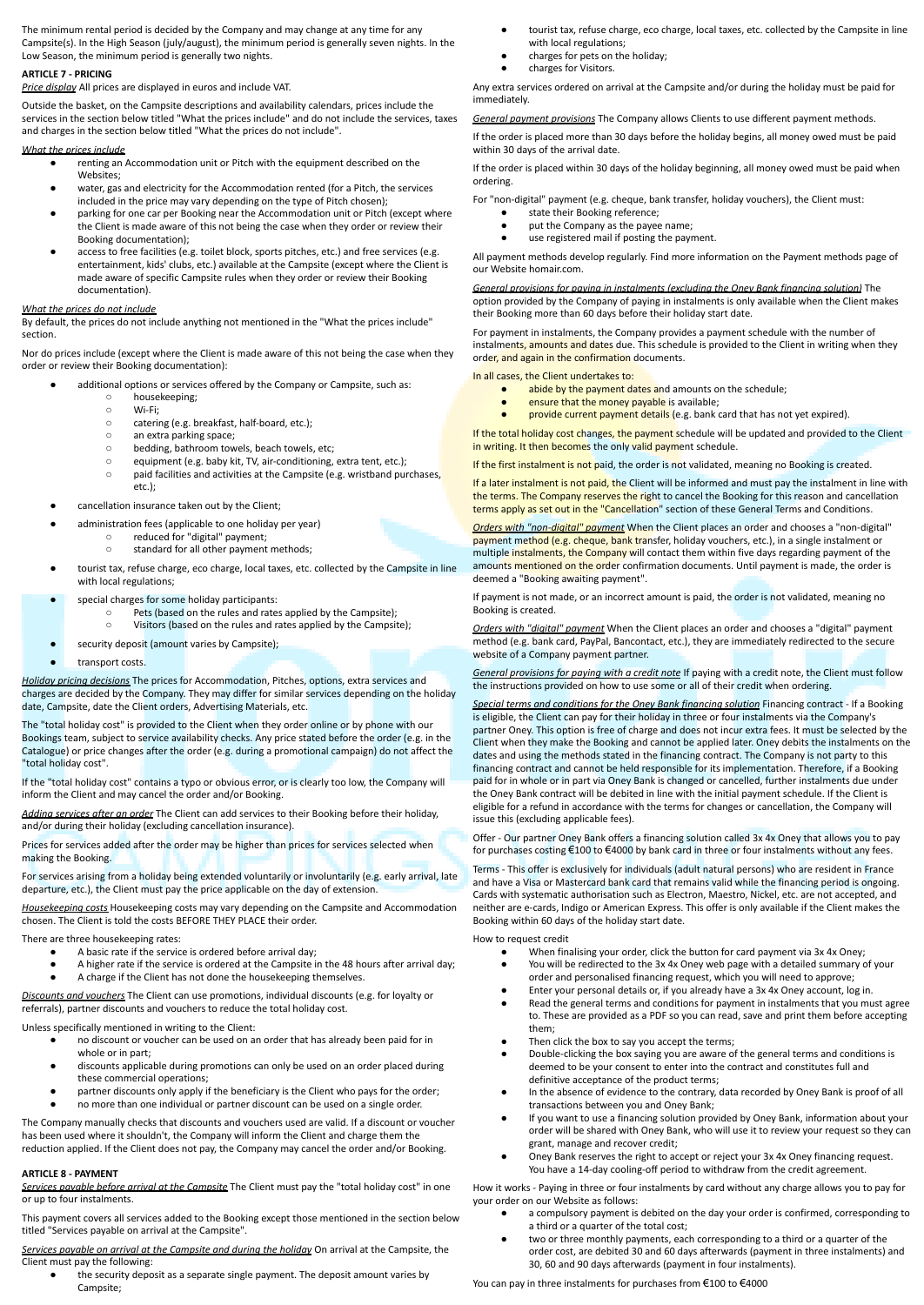Example: You make a €600 purchase on 2 May. You pay €200 that day, then two further €200 instalments on 2 June and 2 July. This is a two-month credit agreement with APR fixed at 0%. Cost of financing: €0.

# You can pay in four instalments for purchases from €350 to €4000

Example: You make an €800 purchase on 2 May. You pay €200 that day, then three further €200 instalments on 2 June, 2 July and 2 August. This is a three-month credit agreement with APR fixed at 0%. Cost of financing: €0.

### Oney Bank contact details

Oney Bank - public-limited company with capital of 50,741,215 euros - Registered office: 40 avenue de Flandre 59170 Croix France - Lille Métropole Trade Register number 546 380 197 - Orias number: 07 023 261 - www.orias.fr -

Postal address: CS 60006, 59 895 Lille, Cedex 9, France - www.oney.fr

## **ARTICLE 9 - PERSONAL DATA**

When the Client uses the Company Website or places an order, we collect three general types of information:

- Information the Client provides;
- Information we collect automatically when the Website is used;
- Information we collect from third parties.

This information is treated as confidential by the Company. It is only used to process the order and to consolidate and personalise communications and service offers for Company Clients based on their interests.

By ticking the box to say they are aware of the General Terms and Conditions of Rental when placing the order, the Client is freely giving their specific and informed consent. They accept that data about them may be used by the Company and/or select partners whose services aim to:

- ensure that the order and contract binding the Company and Client for a Booking are properly fulfilled, including management of non-payment;
- or provide proper follow-up for the Booking and holiday, including management of disputes and complaints;
- or seek their feedback after their order and holiday;
- or send communications required by law or informing the Client of a substantial change to their order, Booking or holiday.

For more information about our Data Protection Policy, please see our Privacy Policy page on our Website homair.com, or request a digital copy by email at dpo@homair.com.

### **ARTICLE 10 - CHANGES**

*General provisions* As mentioned above, the Client who places the order or makes the Booking is the only contact responsible to the Company.

- *Changes initiated by the Client* Requests to change an order or Booking should be sent in writing: to Homair Vacances - Immeuble Le Derby, 570 avenue du Club Hippique, CS 20405, 13097 Aix-en-Provence, Cedex 02, France;
	- or via our contact form on the FAQ page of our Website homair.com, selecting the "Change" request type.

Change requests arriving within seven days of the holiday start date (according to the date the written request is received by the Company) will be rejected as of right. Any holidays that have begun must be paid for in full. No compensation is given for a late arrival or early departure.

All requests to change a Booking are reviewed by the Company and may be accepted or rejected based on availability in the same calendar year as the initial holiday.

If a change is rejected, the Client must attend their holiday in line with the initial terms, or cancel.

If the Company gives prior approval for a change, a fee of €30 (inc. VAT) applies (except where the Client has been sent special dispensation in writing on the day of their order).

All change requests mean the "total holiday cost" must be recalculated using the pricing applicable on the day of the calculation and excluding any ongoing promotional offers.

If the new "total holiday cost" is higher than the Booking total, the €30 fee applies and the Client must pay the difference between the amount already paid and the new "total holiday cost".

If the new "total holiday cost" is lower than the Booking total, the €30 fee applies and:

- if the change request arrives 30 or more days before the start of the initial holiday: ○ and all amounts owed to the Company have been paid, the Client will be
	- given a refund to cover the difference between the amounts paid and the new "total holiday cost", and has to pay the €30 fee;

○ and the Client still owes the Company money, the payment instalments (excluding payment instalments via the Oney Bank financing solution) will be adjusted so that the Client only pays the difference between the amounts paid and the new "total holiday cost", plus the €30 fee;

if the change request arrives within 30 days of the start of the initial holiday, the Company will not issue any refund.

*Changes initiated by the Company* The Company may change any Booking before a holiday starts by offering the Client a substitute or replacement. The Company will do its best to contact the Client as soon as possible using any channel to set out the terms of the change.

If the Client accepts, this means they agree to having accepted all the terms of the changed Booking. The Client will receive new documents for the amended Booking (including a new payment schedule if applicable). These new documents then become the only ones to govern subsequent relations between the Client and the Company. The Company will not accept any complaints on this topic.

If the Client accepts and:

- the total cost of the Accommodation or Pitch is higher than the initial total, the Company will cover the price difference;
	- the total cost of the Accommodation or Pitch is lower than the initial total:
		- and all amounts owed to the Company have been paid, the Client will be given a refund to cover the difference between the amounts paid and the new total holiday cost;
		- and the Client still owes the Company money, the payment instalments will be adjusted so that the Client only pays the difference between the amounts paid and the new total holiday cost.

If the Client does not make a decision, rejects the change or wants to cancel, the Company will cancel the Booking and refund the money paid by the Client (including any administration fees applied or cancellation insurance taken out) as soon as possible.

If the Company makes a change due to an exceptional or unavoidable situation, and unless an exemption is granted by the authorities, all money paid will be refunded to the Client as soon as possible. No further compensation will be offered.

*Transferring a Booking* The Client can ask the Company to transfer their Booking to someone able to proceed with the order. The new Client must abide by all "Client obligations" in the "Orders and Bookings" section. Transfer fees of €30 apply.

### **ARTICLE 11 - CANCELLATION**

*General provisions* As mentioned above, the Client who places the order or makes the Booking is the only contact responsible to the Company.

If cancellation is due to non-payment of an instalment or all sums due for the Booking one month before the holiday starts, the Client cannot request a refund.

Cancellation is only finalised when the Company issues a document informing the Client of the cancellation. Without this, the Booking and all resulting contractual obligations remain in force.

*Cancellation initiated by the Client* Order or Booking cancellations should be sent in writing:

- to Homair Vacances Immeuble Le Derby, 570 avenue du Club Hippique, CS 20405, 13097 Aix-en-Provence, Cedex 02, France;
- or via our contact form on the FAQ page of our Website homair.com, selecting the "Cancellation" request type.

Cancellation must be requested within 48 hours of the reason for cancellation occurring (based on the causal event date).

If the date the cancellation is received is:

- after the holiday start date, whether or not the Client arrived at the Campsite, the Company will charge the full holiday cost;
- fewer than 5 days before the holiday start date, the Company will charge the full holiday cost;
- between 29 and 5 days inclusive before the holiday start date, the Company will charge 90% of the total rental cost, plus 100% of associated fees (administration fees, insurance, etc.);
- between 59 and 30 days inclusive before the holiday start date, the Company will charge 50% of the total rental cost, plus 100% of associated fees (administration fees, insurance, etc.);
- between 89 and 60 days inclusive before the holiday start date, the Company will charge 25% of the total rental cost, plus 100% of associated fees (administration fees, insurance, etc.);
- 90 or more days before the holiday start date, the Company will charge 10% of the total rental cost, plus 100% of associated fees (administration fees, insurance, etc.).

# **ARTICLE 12 - CANCELLATION INSURANCE**

The Company offers cancellation and curtailment insurance through an insurance partner.

This can only be taken out when placing an order and gives the Client the chance to have their Booking cancellation charge refunded. Cancellation charges are explained in the "Cancellation" section of these General Terms and Conditions and apply if some event stops the Client departing, or makes them arrive late or depart early.

This insurance only takes effect if the insurance premium is paid in full to the Company on behalf of the insurer. The insurance premium is non-refundable, except where there are provisions for a 14-day insurance product cooling-off period, or special dispensation that the Client is told about when ordering or in their Booking documents.

The terms for insurance and events it covers are detailed in the General Terms and Conditions for Cancellation Insurance on the Cancellation insurance page of our Website homair.com.

If the Client experiences an event that is covered by the insurance, they must tell the Company that they are cancelling and contact the insurer as instructed in the General Terms and Conditions for Cancellation Insurance within 10 days of the event, supplying the insurer with the information needed and documentary proof. If the Client asks to cancel the Booking or curtail their holiday via the form provided, this request is definitive and means the Company will cancel the Booking. The Client cannot ask the Company for any refund or compensation, or request that the Booking be maintained if the insurer has rejected their claim.

### **ARTICLE 13 - HOLIDAYS**

*Rules and responsibilities* The Client undertakes to familiarise themselves with the Campsite rules on arrival. They recognise that their holiday is governed by the Campsite rules and these General Terms and Conditions. Therefore, Company representatives at the Campsite and/or Campsite representatives have the authority to enforce the rules.

During the holiday, the Client undertakes to follow and enforce the Campsite rules among those in their party and for whom they are responsible. No violent, abusive, racist or threatening talk or behaviour towards other Clients or staff will be tolerated. Similarly, no attitude that disturbs the peace for those at the Campsite will be tolerated. Behaviour, attitudes, talk or actions contravening the rules will mean the Client is immediately expelled from the Campsite without any refund or compensation.

Because the Campsite Company is not a hotelier within the meaning of Article 1952 of the French Civil Code, it cannot be held responsible for any loss or theft of belongings during the holiday. The Client is solely responsible for supervising their belongings (e.g. bikes, clothes, car, etc.). For protection from the effects of theft, loss, damage and destruction, the Client could contact their own insurance company to extend their home contents cover to their holiday.

Before departure, the Client should make sure they have the appropriate civil liability insurance to cover any damage they may cause during their holiday.

Minors accompanied by their legal representatives are the responsibility of these representatives. Minors must not be left unsupervised on the Campsite.

*Arrival at the Campsite* Arrival times may vary by Campsite. The Client should check the correct time on the Company Website or in their holiday documentation. Arrival is only possible at the set time, unless otherwise agreed beforehand by Company representatives at the Campsite. The Company will not issue refunds or compensation if the Client arrives outside the set time, meaning they cannot access their Accommodation or Pitch.

Wristbands may have to be purchased and/or worn on Campsites to provide maximum security and identify holiday participants. The Campsite decides the rules around distributing, wearing and access granted by wristbands.

Once the Client has arrived at their Accommodation or Pitch, they must check it with an inventory or schedule of fixtures. They must put any discrepancies in writing for the reception team within 24 hours of arrival. The reception team will do their best to solve the problem quickly. No complaints will be accepted after this period. Similarly, no incidents arising during the holiday will be taken into account unless reported to reception within 24 hours.

If the Client does not arrive at the Campsite on the scheduled day, and the Company's registered office does not receive a written explanation within 48 hours, the Company reserves the right to put the Accommodation or Pitch back on sale.